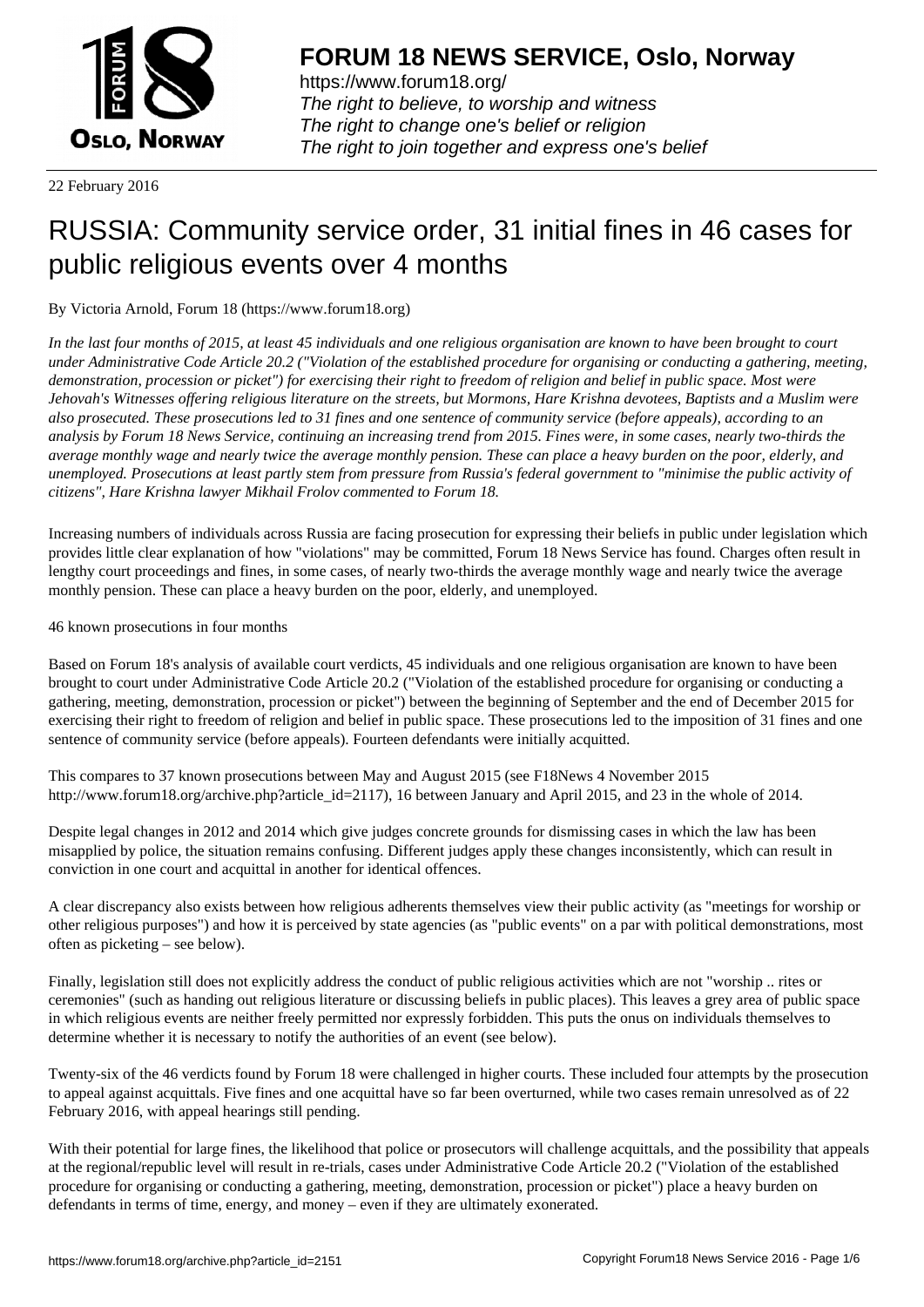Individuals or religious communities who wish to or whose beliefs require them to share the tenets of their faith in public, beyond the confines of a place of worship, are particularly vulnerable to prosecution under Administrative Code Article 20.2.

From September to December 2015, Forum 18 found: 33 prosecutions of Jehovah's Witnesses; four of members of the Church of Jesus Christ of Latter-day Saints (commonly known as the Mormons) as part of the same case – all acquitted; three of Hare Krishna devotees; three of Baptists; and one of a Muslim leader. The religious affiliation of two people charged under Article 20.2, Parts 2 and 5 remains unknown.

The only religious organisation known to have been charged in this period was the Society for Krishna Consciousness of Izhevsk (Republic of Udmurtia). It was fined 70,000 Roubles under Article 20.2, Part 2, for holding a religious procession after submitting notification only of Indian dance and singing. However, it was exonerated on appeal. As the event's organiser, Aleksandr Korepanov, had already been convicted for the alleged violation in July 2015, this case indicates that it is possible for both organisations and individual organisers to be charged for the same offence.

In addition to these 46 prosecutions for exercising freedom of religion or belief in public spaces in Russia, similar prosecutions have occurred in Russian-annexed Crimea (see F18News 5 January 2016 http://www.forum18.org/archive.php?article\_id=2137).

## Article 20.2

Administrative Code Article 20.2 is linked to the Demonstrations Law and punishes the "violation of the established procedure for organising or conducting a gathering, meeting, demonstration, procession or picket". Its eight parts cover a variety of offences, but only Parts 1, 2, and 5 are known by Forum 18 to have been used against people who exercise freedom of religion or belief.

As well as individuals promoting their beliefs, members of public associations and political parties (such as Communists marking Lenin's birthday), political demonstrators, and individuals protesting against social problems (such as rising utility costs) may also face charges under Article 20.2.

In the last four months of 2015, Forum 18 found 21 prosecutions under Part 2, 15 under Part 5, and 10 under Part 1. These were derived from a total of 29 separate investigations (15 under Part 2, nine under Part 5, and five under Part 1).

Parts 1 and 5 of Article 20.2 cover general violations of the "established procedure" for public events and complement each other, the former focusing on organisers, the latter on other participants. Conviction under Parts 1 and 5 brings a fine of 10,000 to 20,000 Roubles or compulsory labour (community service) for up to 40 hours. Officials of organisations may also receive a fine of 15,000 to 30,000 Roubles under Part 1, and organisations themselves may be fined 50,000 to 100,000 Roubles.

Part 2 specifically targets the organisation of events without formally notifying the authorities in advance. For individuals, this carries a fine of 20,000 to 30,000 Roubles, compulsory labour (community service) of up to forty hours, or detention for up to 10 days. Officials may be fined 20,000 to 40,000 Roubles, and organisations 70,000 to 100,000 Roubles.

These are substantial fines compared with the average monthly wage in Russia (33,347 Roubles in November 2015) and especially with the average monthly pension (12,400 Roubles in 2015). Currently, 33,347 Roubles is about 3,900 Norwegian Kroner, 415 Euros, or 450 US Dollars, and 12,400 Roubles is about 1,450 Norwegian Kroner, 155 Euros, or 167 US Dollars.

Many of those prosecuted under Article 20.2 are elderly Jehovah's Witnesses. Judges sometimes acknowledge defendants' difficult financial position by reducing fines for pensioners and the unemployed.

All those convicted between September and December 2015 received fines, except for one sentence of 20 hours' community service imposed by Sovietsk City Court in Kaliningrad Region.

Prosecutions are usually initiated by the police and in some instances by prosecutors' offices. According to written verdicts, members of the public sometimes alert officials to supposed "offences" upon seeing individuals handing out religious literature or setting up a stand to display it in the street. Other investigations are based on monitoring of "compliance with anti-extremism legislation".

If "extremist" religious literature is found, individuals face charges under Article 20.29 ("Production or mass distribution of extremist materials") of the Administrative Code (see F18News 14 October 2015 http://www.forum18.org/archive.php?article\_id=2111).

In one case found by Forum 18 between September and December 2015, the FSB security service informed the prosecutor's office that Jehovah's Witnesses, "with the aim of attracting new adepts, planned to hold a public event with the distribution of religious literature among the population" of Sibai in Bashkortostan.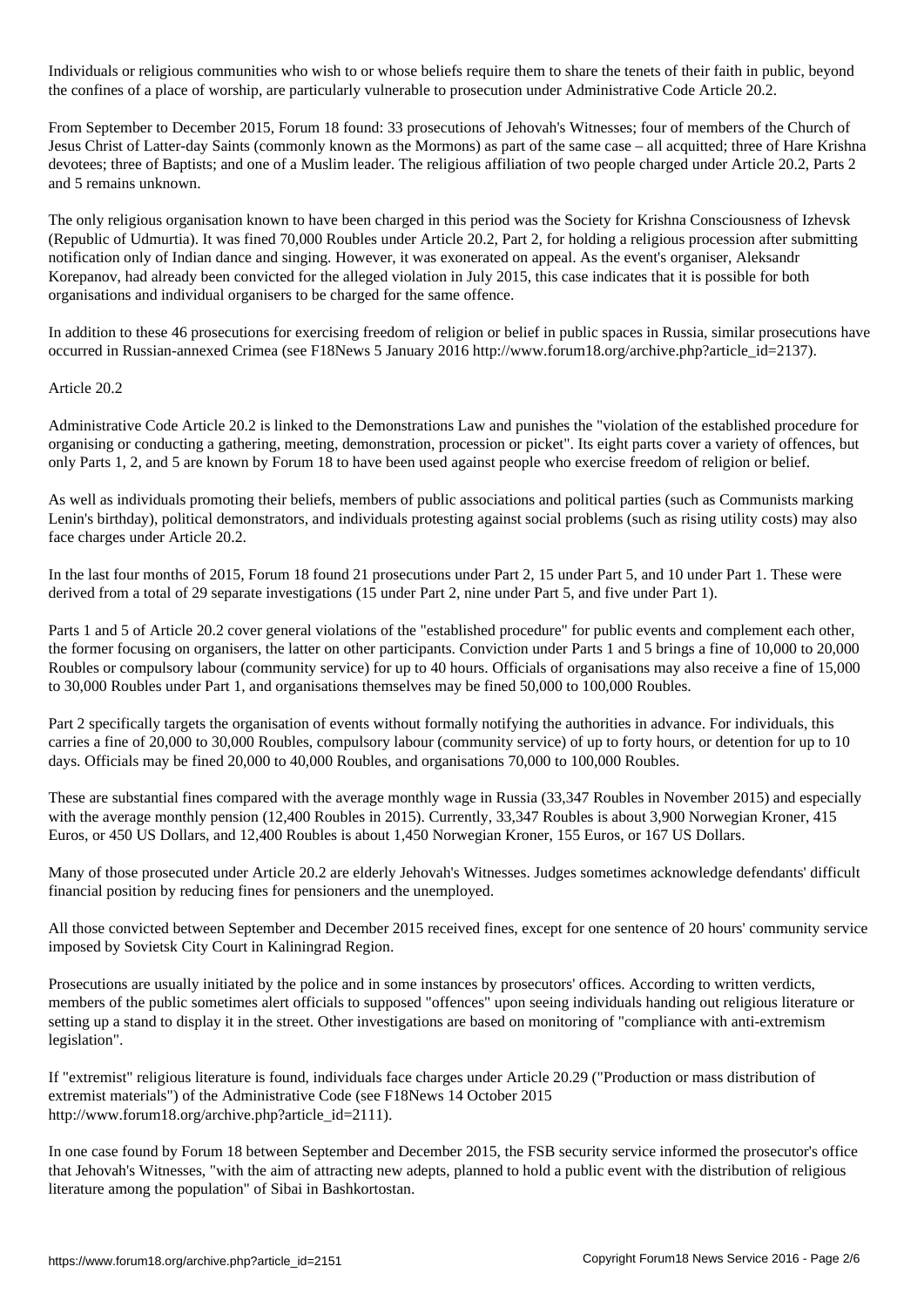to criminal charges under Article 212.1 ("Repeated infringement of the established procedure for organising or conducting a gathering, meeting, demonstration, procession, or picket") of the Criminal Code, introduced in July 2014 (see F18News 2 March 2015 http://www.forum18.org/archive.php?article\_id=2044). Two political protesters are known to have been convicted under this article.

In addition to administrative and possible criminal charges, individuals may also face difficulties in legally challenging members of the public who obstruct authorised religious events. Hare Krishna lawyer Mikhail Frolov described to Forum 18 how "radical Orthodox activists" disrupted a fully approved Hare Krishna event in Podolsk, blocking the procession and shouting through megaphones "that we were sectarians and so on".

"So far, the prosecutor's office has refused to open a case [under Articles 20.2 and 5.38 ("Illegal obstruction of public events")]", Frolov explained. "We challenged the refusal in court, and the court found the refusal unlawful and has sent our application to the Prosecutor's Office for re-consideration."

Because of a public holiday in Russia on 22 February, Forum 18 was unable to contact the prosecutor's office in Podolsk to find out why a case was not opened against those who disrupted an authorised public event.

## Effect of recent legal changes

The Religion Law was amended in October 2014 to clarify in which places religious events may be freely held, and to state that "public worship and other religious rites and ceremonies" conducted outside such places and "in conditions which require the adoption of measures to ensure public order and safety" should be carried out under the procedure established for holding meetings, processions and demonstrations", ie. according to the Demonstrations Law.

In December 2012, the Constitutional Court ruled, in response to two complaints from Jehovah's Witnesses (see F18News 15 August 2013 http://www.forum18.org/archive.php?article\_id=1865), that notification of an event need only be submitted if the authorities are required to provide health and safety measures.

Despite these legal changes, police and prosecutors persist in bringing charges against individuals for carrying out public religious activity, often on a very small scale. Judges, however, do not always agree, and evidence from verdicts shows that the 2012 ruling and 2014 amendments are giving judges firm grounds for acquittal.

Between May and August 2015, Forum 18 found four cases which should not have been initiated under the new amendments. All involved Jehovah's Witness events held in loaned or rented properties (a category added to the list of places where religious worship may be held without hindrance).

Between September and December 2015, Forum 18 could find only one such case – A. Kalashnikov was acquitted of failing to submit notification of a Jehovah's Witness service held at a rented House of Culture in Kameshkovo (Vladimir Region). In her ruling of 23 October, Judge Galina Malinovskaya cited both the 2014 amendments and 2012 Constitutional Court ruling as grounds for her decision.

Similarly, in overturning the fine imposed on the Society for Krishna Consciousness of Izhevsk for holding an "unauthorised" procession, Judge Natalya Mashkina also invoked both legal changes and ruled that the local administration had not shown that notification was required at all. The Society's lawyer, Frolov, remarked to Forum 18 on 17 February that this was "A very bold formulation, which makes life easier for religious associations".

### Inconsistency of judgments

Many of the 46 prosecutions found by Forum 18 were based on very similar incidents, which can result in conviction and punishment in one court and exoneration in another. For example, in Komsomolsk-on-Amur, Jehovah's Witnesses O. Kozlova and I. Parkhomuk were charged with unlawful picketing for standing with a literature stand outside a shop at the edge of a city square. Judge Nadezhda Tatun acquitted both of them at Central District Court on 16 December. The judge cited the 2012 Constitutional Court ruling, and concluded that "The need to notify the competent public authorities or local authorities of such a public religious event, and bear other burdens established by legislation, on the strength of the mere fact that the event is held outside places designated for the purpose, constitutes illegal interference of the state in the sphere of freedom of conscience".

For V. Sharabanova and M. Zakhvatayeva, however, a similar "offence" in Tulun in Irkutsk Region resulted in guilty verdicts on 23 and 24 September. The two Jehovah's Witnesses set up a stand with religious literature outside the town's bus station and were also charged with holding an illegal picket. Judge Lidiya Shevchuk of Tulun City Court decided that "Since the purpose of picketing .. is to draw attention to a picketed object or to a particular problem, [the defendants'] actions, trying to attract the attention of the public by means of visual agitation, are a public event - a picket". She added that "the open demonstration of religious beliefs may annoy or give offence to those who profess a different religion or no religion, and if taking place outside religious buildings or structures or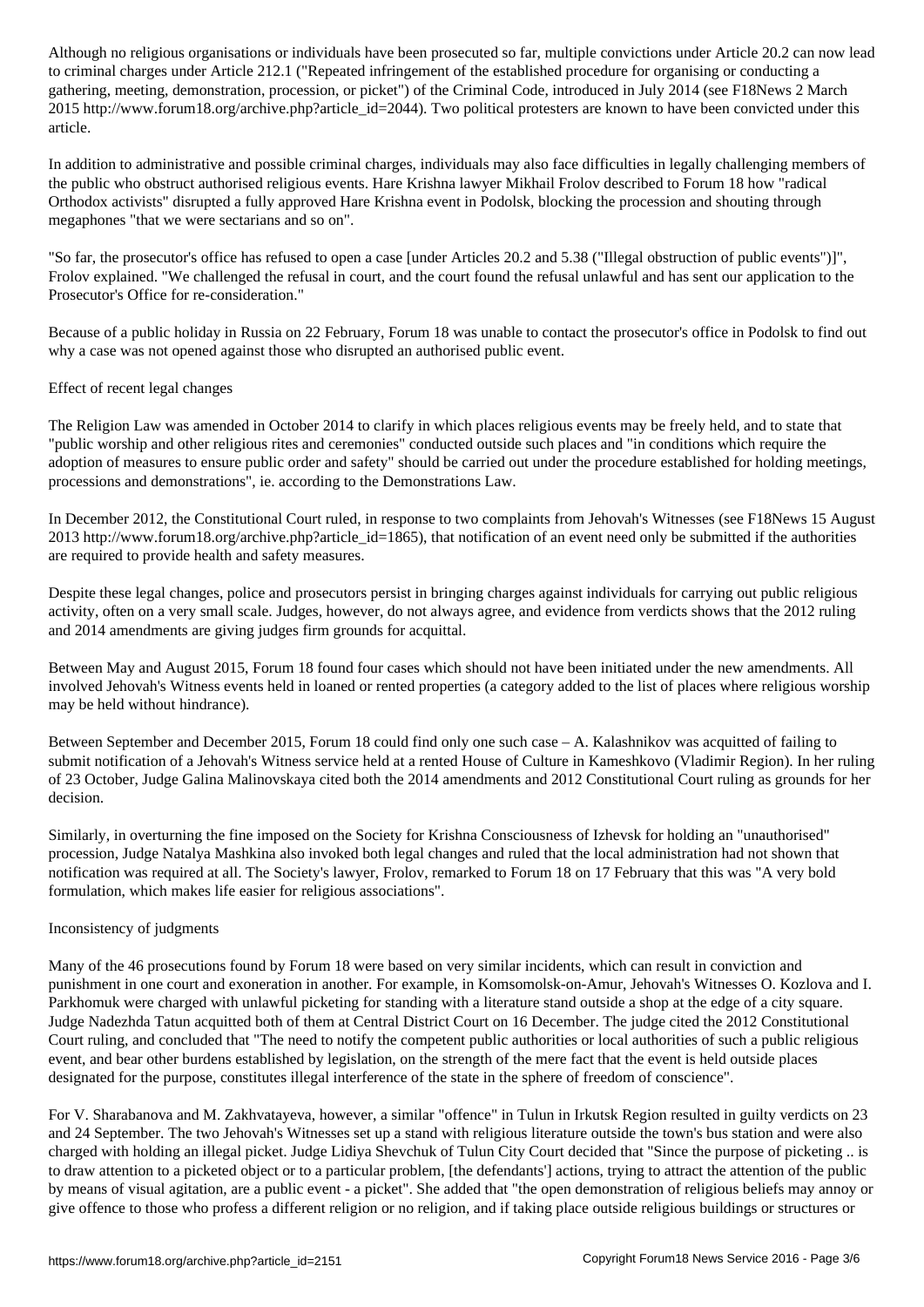operation of transport or public or non-governmental organisations". Sharabanova and Zakhvatayeva were each fined 20,000 Roubles. The 2015 average monthly wage in Irkutsk Region was 32,067 Roubles. The women appealed unsuccessfully against their convictions at Irkutsk Regional Court on 18 November.

The telephone in Judge Shevchuk's office at Tulun City Court went unanswered on 18 and 19 February when Forum 18 called to ask why the distribution of literature could be considered a picket.

Jehovah's Witness lawyers have emphasised to Forum 18 that in such cases neither the law nor the circumstances differ, and Jehovah's Witness believers act "identically" in all regions. The Council of Churches Baptists also note that "In many cases, it depends on the attitude of the judge".

#### Lengthy, complex cases

Some defendants must undergo lengthy, complicated, and often unpredictable legal proceedings before their cases conclude.

For Jehovah's Witness I. Korobelnikova, it was nearly four months from 7 September, when the Omsk anti-extremism police submitted her case to Kuibyshev District Court, to the final appeal court verdict on 29 December. During this period, proceedings were delayed three times when the lower court returned the case to the prosecution for the resolution of technical issues. Police challenged Korobelnikova's initial acquittal by Judge Yury Gunger in Omsk Regional Court, where on 10 November Judge Vladimir Kruglov sent the case back for re-examination. Upon re-trial by Judge Larisa Romanyuk, Korobelnikova was convicted on 4 December and fined 20,000 Roubles. Her appeal was then unsuccessful. Korobelnikova's fellow defendant S. Lashko, though charged with an identical offence, was initially fined 20,000 Roubles by Judge Svetlana Tsareva at Kuibyshev District Court on 17 September (again after a delay for technical reasons). Her two subsequent appeals to Omsk Regional Court were also unsuccessful.

Proceedings against E. Rogachyov, a Baptist charged with picketing near a school, appear to have finally come to an end after some eight months with his unsuccessful appeal at Rostov Regional Court on 26 January 2016. Rogachyov and two companions, N. Kirillov and L. Leyn, were originally acquitted by Rostov's Proletarian District Court in June 2015 (see F18News 4 November 2015 http://www.forum18.org/archive.php?article\_id=2117), but the police appealed against these rulings. Kirillov's acquittal was upheld, but Leyn and Rogachyov (who faced a different appeal court judge) were sent for re-trial and found guilty on 7 August. Leyn appealed unsuccessfully on 8 October, while Rogachyov's case was again returned for re-examination at the lower court, where he was convicted again and fined 5,000 Roubles on 20 November.

Forum 18 called Proletarian District Court in Rostov on 18 February to ask why the distribution of literature could be considered a picket, but a spokeswoman refused to answer questions by telephone.

### Picketing problems

As may be seen from the court verdicts of September-December 2015, police and prosecutors consistently view Jehovah's Witness literature stands as pickets. Both Jehovah's Witnesses and Baptists tend to engage in talking about their beliefs to passers-by in twos or threes, which often results in their being accused of conducting group pickets without notifying the authorities. Members of other faith groups are also known to have fallen foul of this misinterpretation, which is responsible for the bulk of cases against religious believers under Article 20.2.

This interpretation by officials is driven by pressure from the federal government to "minimise the public activity of citizens", Hare Krishna lawyer Frolov commented to Forum 18 on 17 February. "The law is prescribed in such a way that any public action can be interpreted as a picket, rally, assembly, or procession."

The Demonstrations Law defines pickets as "public expression of opinion .. by means of the placing of one or more people at the picketed object, using posters, banners and other means of visual agitation". Under the Law, group pickets require prior notification to the authorities while individual pickets do not. Individual pickets may not be nearer to each other than 50 metres (55 yards). All organisers of group pickets must carry distinguishing signs identifying themselves as such.

The understanding of pickets employed by courts in the judgment of such cases appears to have changed, as reflected in the language of written decisions. Several verdicts from different courts expand on the Demonstrations Law's description to define the purpose of a picket as "the drawing of attention to the picketed object or to a concrete problem". This phrase was used in 9 decisions under Article 20.2, Part 2, found by Forum 18 between September and December 2015, all but one of which involved religious believers. Between January and April 2015, the phrase appeared in two verdicts; in the whole of 2014, in two verdicts from one case. In 2013 and 2012, it was not used at all.

In all instances of its use before September 2015, the phrase appears in the form "the drawing of attention to the picketed object or to a concrete problem of an individual citizen" However, in the latest appearances the reference to an individual citizen has been dropped.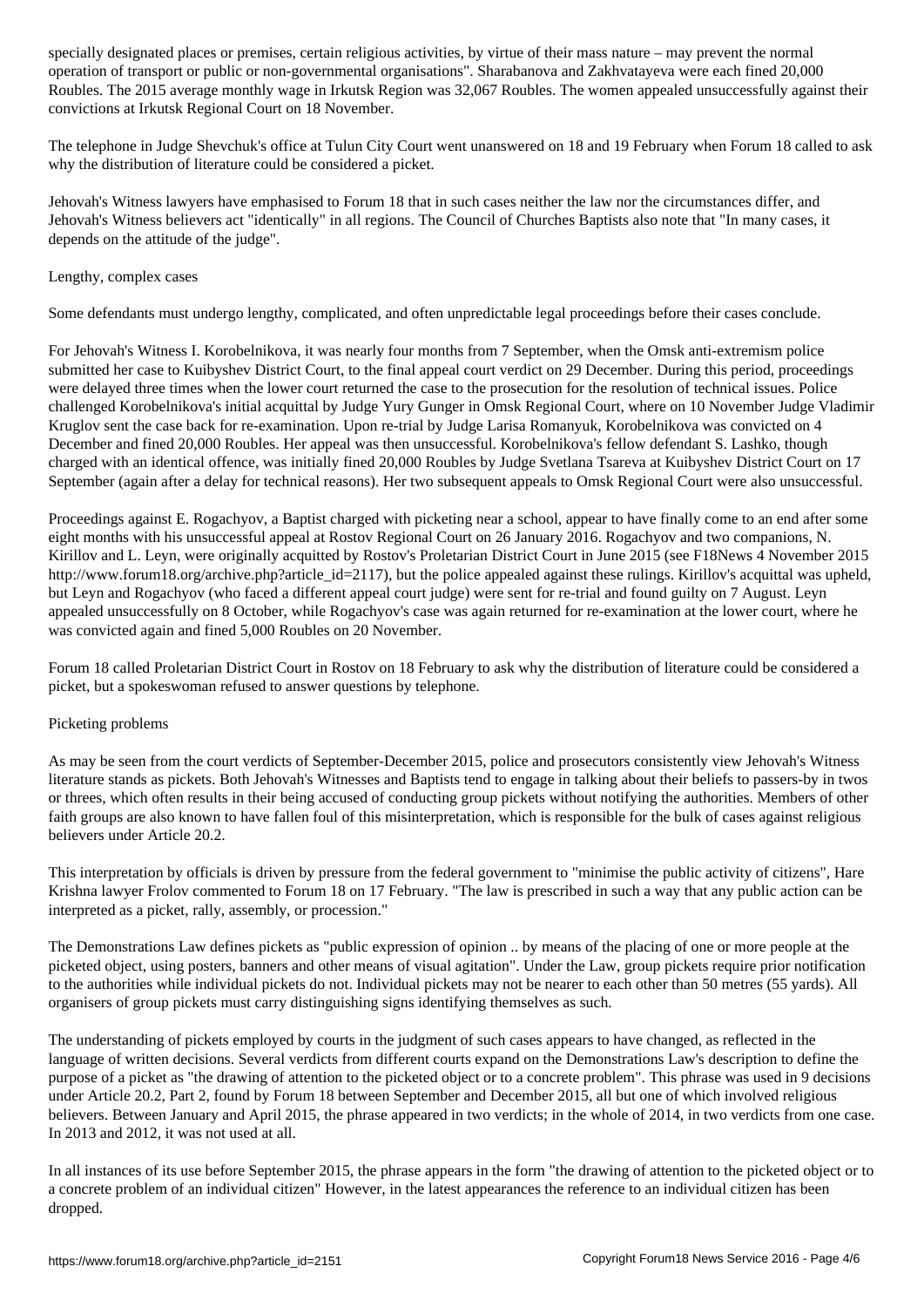This increasingly broad and general conceptualisation of a picket's purpose is used to justify the interpretation of small-scale public religious activity (such as that often practised by Jehovah's Witnesses and Baptists) as picketing, in which believers consistently deny that they engage.

"Nowhere in the Russian legal system will you find legally defined attributes of the concepts of 'religious service', 'religion', 'worship', or 'religious rite'," lawyer Frolov explained to Forum 18. "The court will describe religious service however it wants, and the correctness of its conclusions cannot be verified given the absence of specific criteria."

Of the 46 total prosecutions found by Forum 18 between September and December 2015, 38 were based on allegations of unlawful picketing, 29 of which initially resulted in convictions. Of these prosecutions, 32 were of Jehovah's Witnesses, two each of Baptists and Hare Krishna devotees, and two of individuals of unspecified affiliation. None comes under the definition of picketing in the Demonstrations Law.

As is evident from their arguments in court, individuals accused of such "offences" do not see their activities as picketing. It therefore does not occur to them to notify authorities, ensure 50 metres' distance between participants, or identify themselves as organisers.

### Continuing lack of clarity

The Demonstrations Law lists sites where religious and other events are never permitted, including on railways, in border zones, near gas pipelines and outside the presidential residence. Article 16 of the 1997 Religion Law outlines those places where religious "services, rites, and other ceremonies" are allowed without restriction and without any requirement to inform the authorities. There remains a grey area in between, however, covering all other public spaces.

Despite the October 2014 amendments and the December 2012 Constitutional Court ruling, the situation is nevertheless still poorly defined. The law refers only to the free conduct of "worship services and other religious rites and ceremonies", and therefore does not cover other activities such as the distribution of literature. The types of places which fall between the freely permitted and the prohibited are also unspecified.

As Inna Zagrebina of the Guild of Experts on Religion and Law pointed out in comments for the Moscow-based SOVA Centre on 24 November 2014, "evangelisation carried out in the courtyards of houses, parks, and open squares does not fall under Article 16". So individuals themselves must determine whether the conditions of their "event" require public health and safety measures when deciding whether it is necessary to notify the authorities, she added.

A lack of clarity of persists at the prosecution stage. For instance, Forum 18 found three prosecutions under Part 1 of Administrative Code Article 20.2 ("Violation of the established procedure for organising or conducting a gathering, meeting, demonstration, procession or picket") which should have been brought under Part 2 because the only "violation" allegedly detected was a failure to notify the authorities (Part 1 is explicitly aimed at offences which are not covered under Parts 2 to 4). Defendants face lower fines, however, under Part 1. Uncertainty on the part of police and prosecutors also persists over whether defendants are the organisers of or only participants in a "public event", leading to very similar cases being brought under Parts 2 and 5. Forum 18 found several examples of reclassification of cases by judges who determined that the police had got it wrong. (END)

For more background, see Forum 18's surveys of the general state of freedom of religion or belief in Russia at http://www.forum18.org/Archive.php?article\_id=1722, and of the dramatic decline in religious freedom related to Russia's Extremism Law at http://www.forum18.org/Archive.php?article\_id=1724.

A personal commentary by Alexander Verkhovsky, Director of the SOVA Center for Information and Analysis http://www.sova-center.ru, about the systemic problems of Russian anti-extremism legislation, is at F18News 19 July 2010 http://www.forum18.org/Archive.php?article\_id=1468.

A personal commentary by Irina Budkina, Editor of the http://www.samstar.ucoz.ru Old Believer website, about continuing denial of equality to Russia's religious minorities, is at F18News 26 May 2005 http://www.forum18.org/Archive.php?article\_id=570.

More reports on freedom of thought, conscience and belief in Russia can be found at http://www.forum18.org/Archive.php?query=&religion=all&country=10.

A compilation of Organisation for Security and Co-operation in Europe (OSCE) freedom of religion or belief commitments can be found at http://www.forum18.org/Archive.php?article\_id=1351.

Follow us on Twitter @Forum\_18 (http://twitter.com/forum\_18)

Follow us on Facebook @Forum18NewsService (http://www.facebook.com/Forum18NewsService)